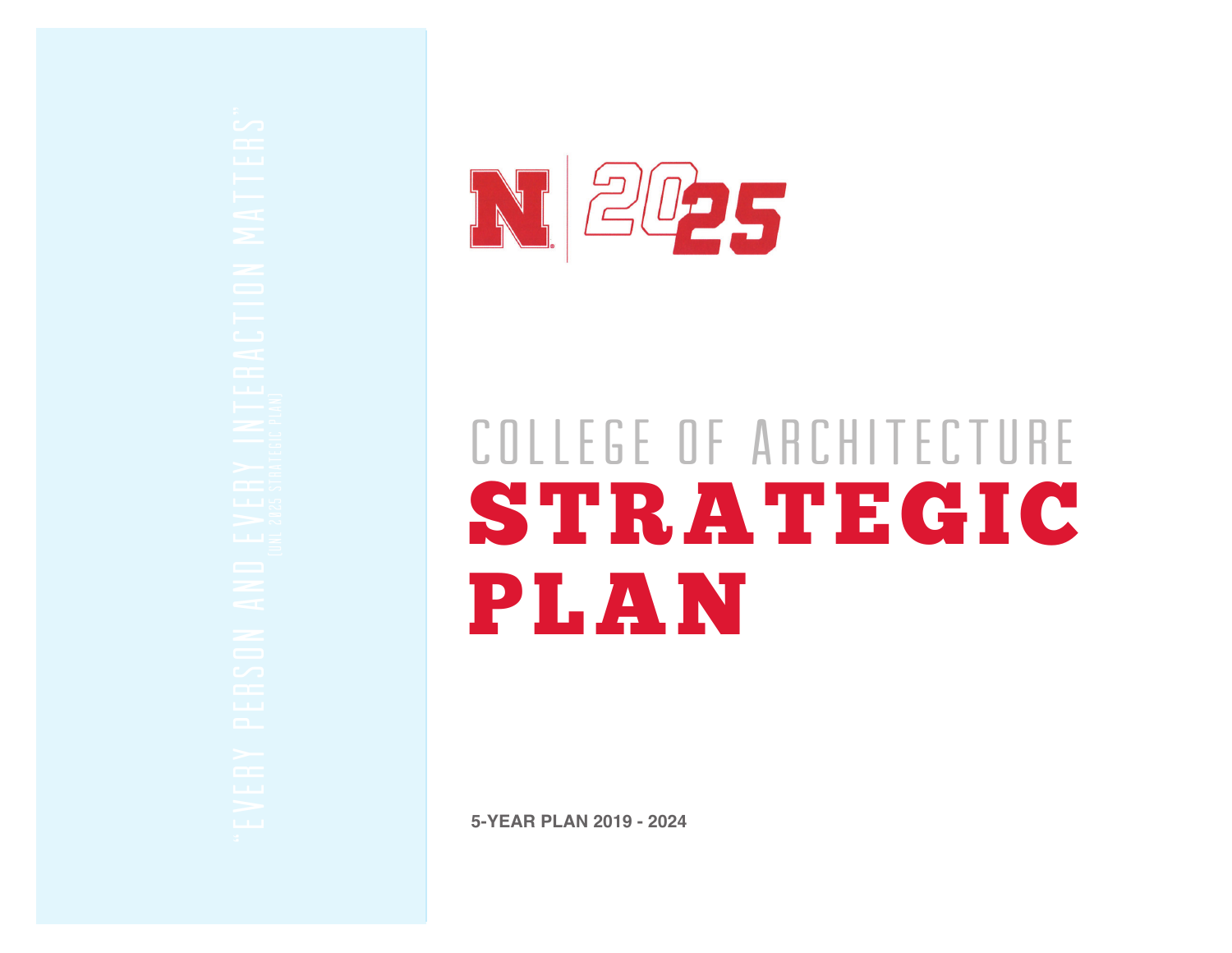### college of architecture strategic plan

#### our Mission

**We create a resilient, healthy and beautiful world, Within a diverse and inclusive culture of rigorous inquiry and innovation, United by the transformative power of planning and design.**

#### our culture

**Our intellectual environment thrives because of our:Diverse perspectives, Dynamic close-knit community, and Pursuit of meaningful impact.**

#### our values

**Demand Excellence | Be Courageous | Practice Empathy | Look Beyond | Inspire Impact**

2025 strategic plan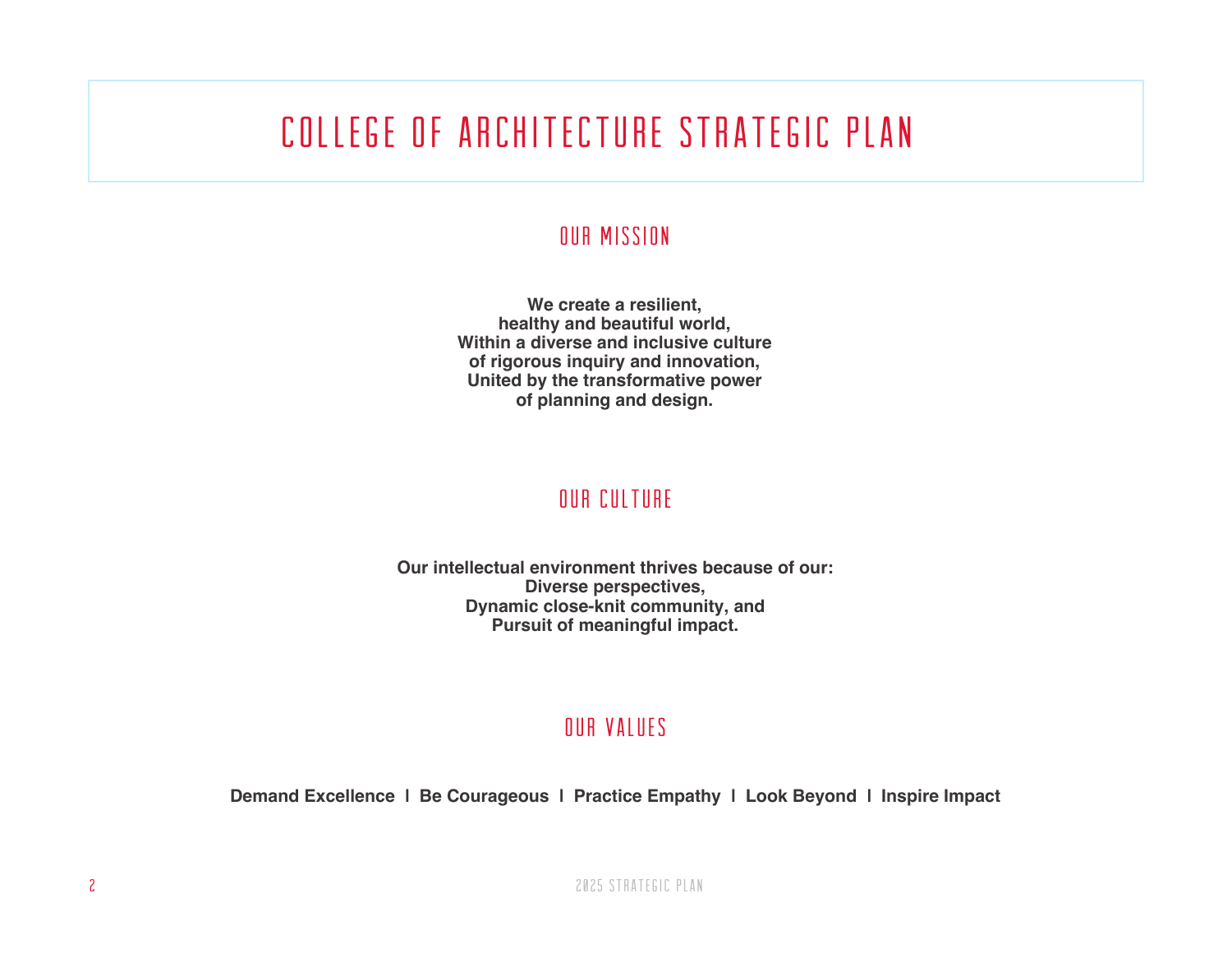#### We create a resilient, healthy and beautiful world, Within a diverse and inclusive culture of rigorous inquiry and innovation, United by the transformative power of planning and design.

#### OUR KEY INDICATORS

We will gauge our overall success by measuring the:

- Excellence, breadth, and innovation of our design and planning education through recognitions, our retention, graduation rate, and career placement;
- Impact of our research, scholarship and creative activities through awards, publications, projects, and recognitions;
- Draw of our community's creative ecosystem, seen in student demand as well as faculty and staff recruitment and retention;
- Depth of our engagement with our professional, local, national, international communities;
- Diversity and breadth of backgrounds of our students, staff, and faculty.

#### **OUR SUCCESS**

We will achieve our bold mission by:

- Creating a resilient, healthy and beautiful world through connections and collaborations with partners near and far;
- Nurturing a diverse and inclusive culture emphasizing equitable opportunities for all in an environment steeped in rigorous inquiry and innovation;
- Delivering the transformative power of planning and design through the scope of our innovations and the depth of our impact.

Our path to success focuses on building these three existing core capacities:

- Connection and Collaboration
- Culture and Environment
- Innovation and Impact

The strategies articulated on the following pages leverage our existing strengths to invigorate and extend each of these capacities.

This document commits the College of Architecture to successfully implement its strategic plan over the next five years. In doing so, the detailed action steps, timelines, and metrics already developed for each strategy will guide implementation throughout the duration of this strategic plan.

As a community, we are committed to being accountable to our stakeholders for implementation, achieving our key indicators of success, and a process of continuous renewal.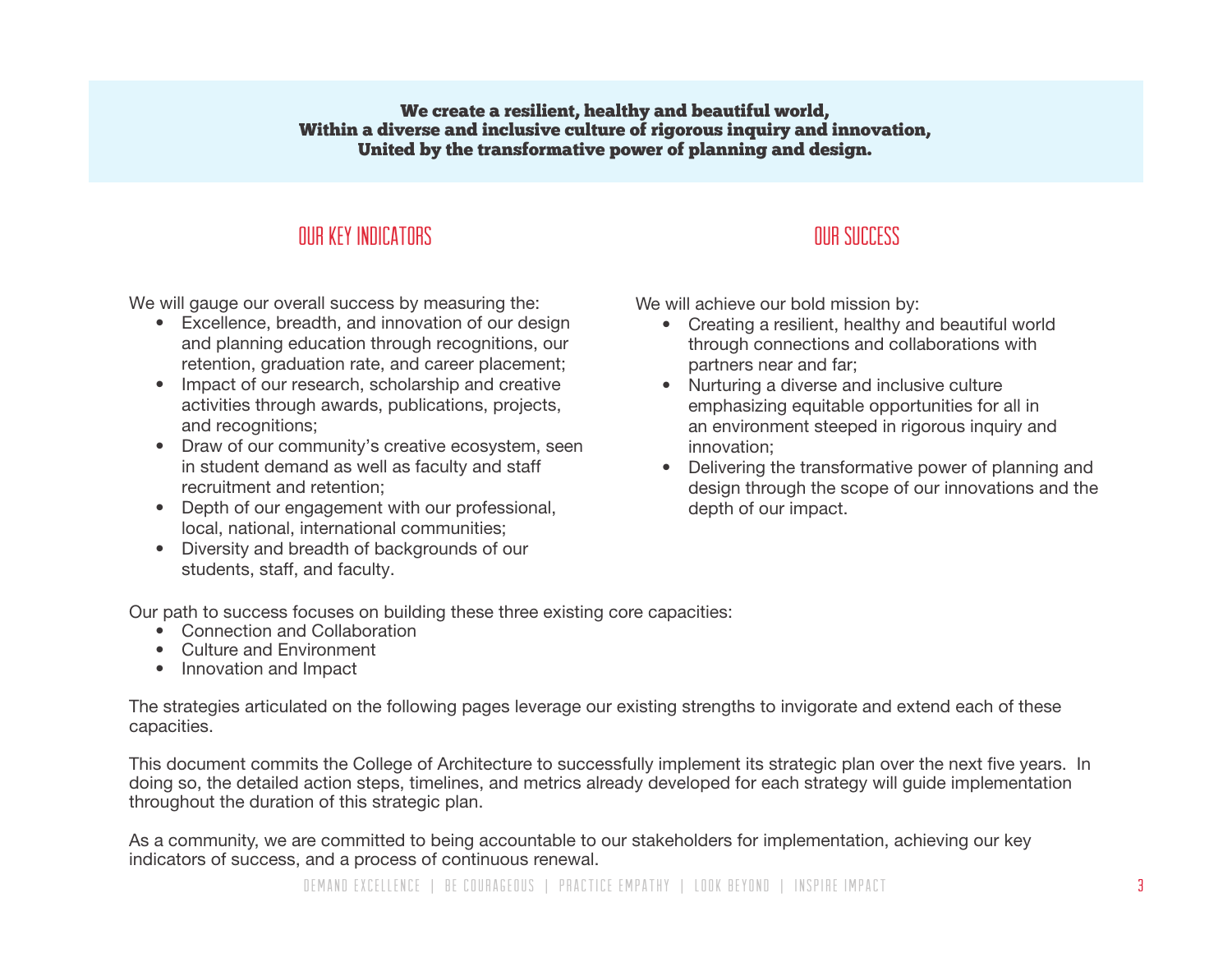# CONNECTION + COLLABORATION



**C+C 1: Establish outreach fora for studios, meetings, exhibits, lectures and public interaction; through programming and partnerships (NebraskaXdESIGN)**

**C+C 2: Establish formal connections with community colleges, high schools and 4-year colleges to increase the fl ow of students, especially underrepresented students;**

1 TO 2 YEAR ACTION STEPSWhat specific steps need to be taken to carry out the strategy?

- Identify potential partners and opportunities to leverage partnerships with support, donations and collaborative events /efforts (APA, ASLA, ASID, AIA, Omaha by Design, daOMA, ASIC etc.).
- Partner to develop course and publication NebraskaXdESIGN.
- Develop strategic communications plan for (Nebraska X dESIGN) the various outreach activities - build upon the College Mission and unique characteristics of programs.
- Create a sustainable strategy and timing aimed at remainder of 5 years.
- Compile list of feeder schools we wish to partner with. (Develop list in YR1, hone and formalize in YR2, Implement in YR3). (Includes clubs such as outdoor encounter, art clubs, etc) and existing professional partnerships occurring with high school students (i.e. DLR Group and Elkhorn)
- Develop position description and search for d.ONE PoP Position; teaching & coordinating in d.ONE plus developing and enacting outreach.
- Create multiple annual recruitment events for different targeted feeder institutions and audiences.
- Determine and develop d.ONE NebraskaNOW courses as a formal connection strategy.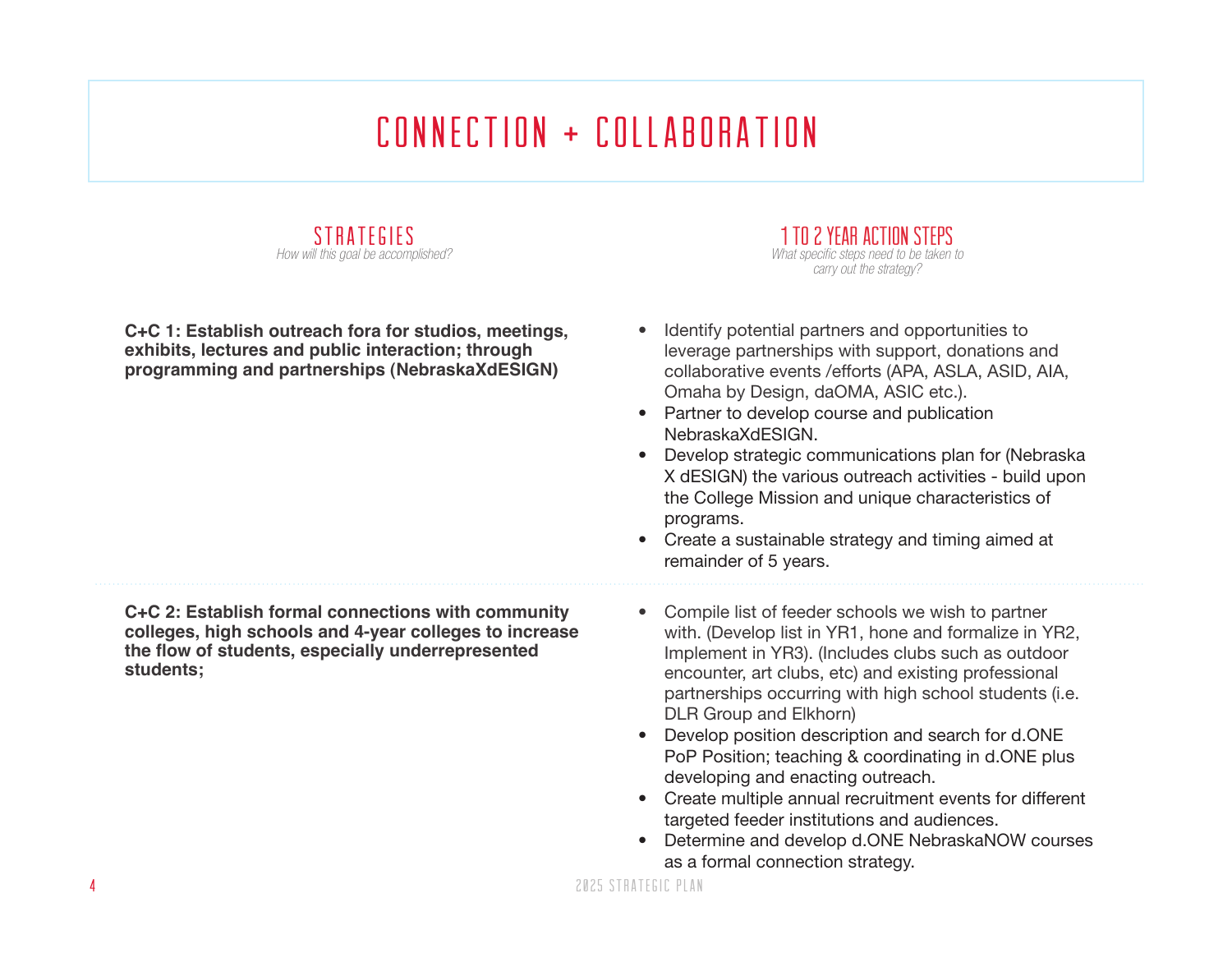Our strong and mutually productive connections with the design and planning communities, university partners, and the public foster a close-knit creative community committed to creating a resilient, healthy and beautiful world. We seek the enhanced impact we can only have together.



- Develop and deliver programming for various audiences and purposes.
- Identify and develop relationships with (or leverage our PAC and alumni) potential funders (Omaha Foundations likely to fund tuition for underpriveleged and underrepresented students, workshops, etc)

- Elevate public awareness of quality and impact of design in Nebraska:
- Increase enrollment, flexibility and accessibility into programs (i.e. NebraskaNOW classes; summer d.ONE bootcamps; Junior High Design Camps; etc.);
- Educate communities about design and our programs in the college;
- Activate curiosity and see potentials of the disciplines;
- Encourage making and innovation;

- Initiate pre-program for Summer d.ONE to shorten education by 1 year.
- Set up meeting with LPS, OPS and other school districts 'Continuous School Improvement' personnel to initiate articulation agreement conversation.
- Establish an articulation agreement for course transfer to our curriculum with community colleges and other educational institutions who have the potential to diversify our student population.
- Three signed and implemented agreements between the College and outside educational institutions.
- 10% of incoming students are admitted from feeder educational institutions.
- Well attended recruiting events by the targeted audiences.
- Increased diversity in the student body by 1.5%.
- Reduction or elimination of non- academic barriers for course transfer and admission.
- Effectiveness of recruiting material as measured by attendance at events and admitted students (number of events in relation to admissions success).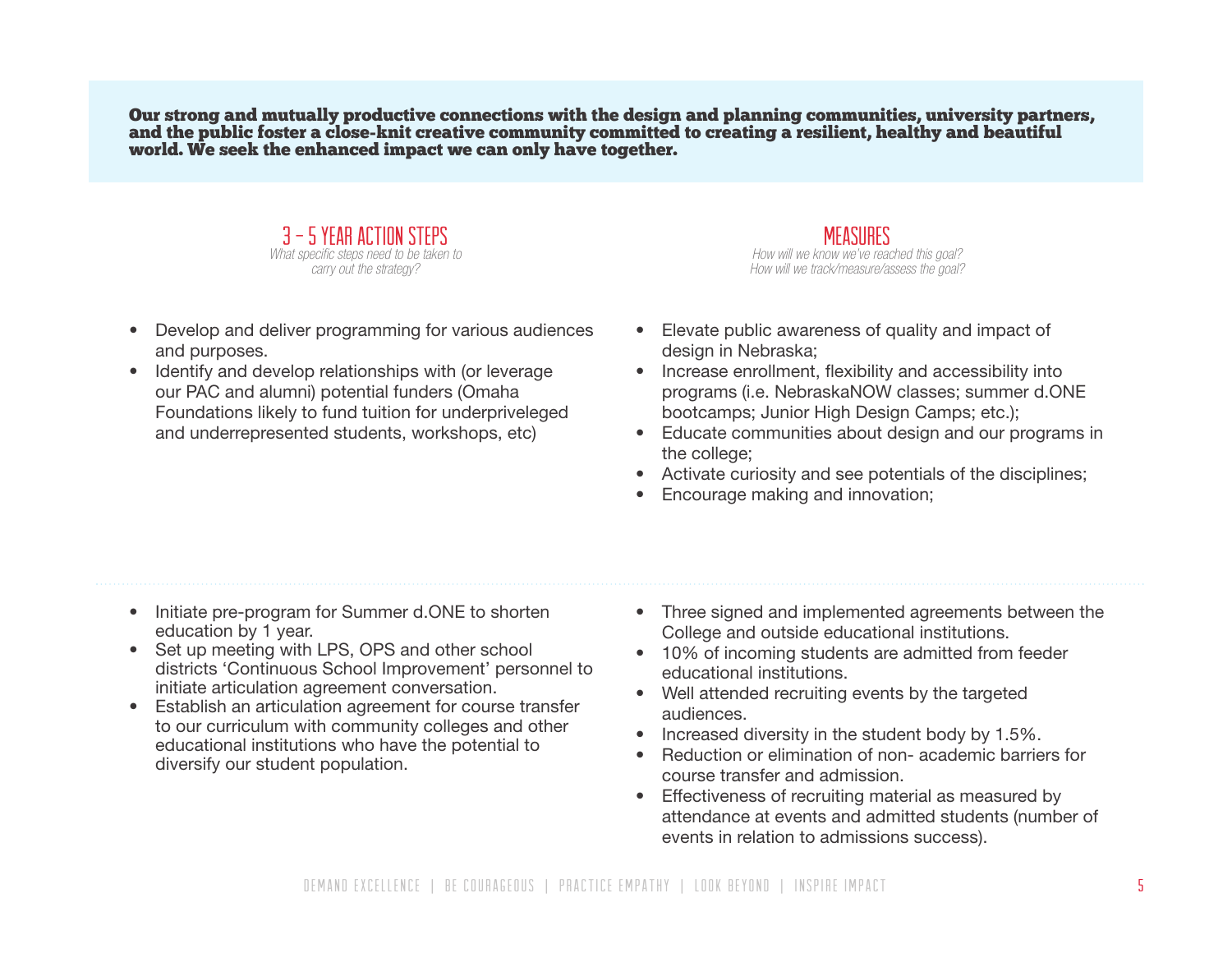## $CONNET$ IION +  $CNIIARORATION$



**C+C 3: Build robust connections with international (and university) partners to enhance student recruitment and faculty exchange; and to create more robust study abroad opportunities and engagement by students.** 

1 TO 2 YEAR ACTION STEPSWhat specific steps need to be taken to carry out the strategy?

- Evaluate existing study abroad and exchange programs for relevance and impact.
- Work with University Education Abroad and other existing programs on campus to compile list of types and places that occur on campus already. Begin to assess any potential new partnerships.
- Develop a strategic recruiting plan for international students that may also align with program recruitment plans (focus on recruitment in countries where the government financially supports the students).
- Encourage the hosting of a regular stream of international visiting scholars and develop a support structure for them when they are here.
- Define desirable and strategic international connections for the College to pursue, cultivate and support research and service activities for faculty and students.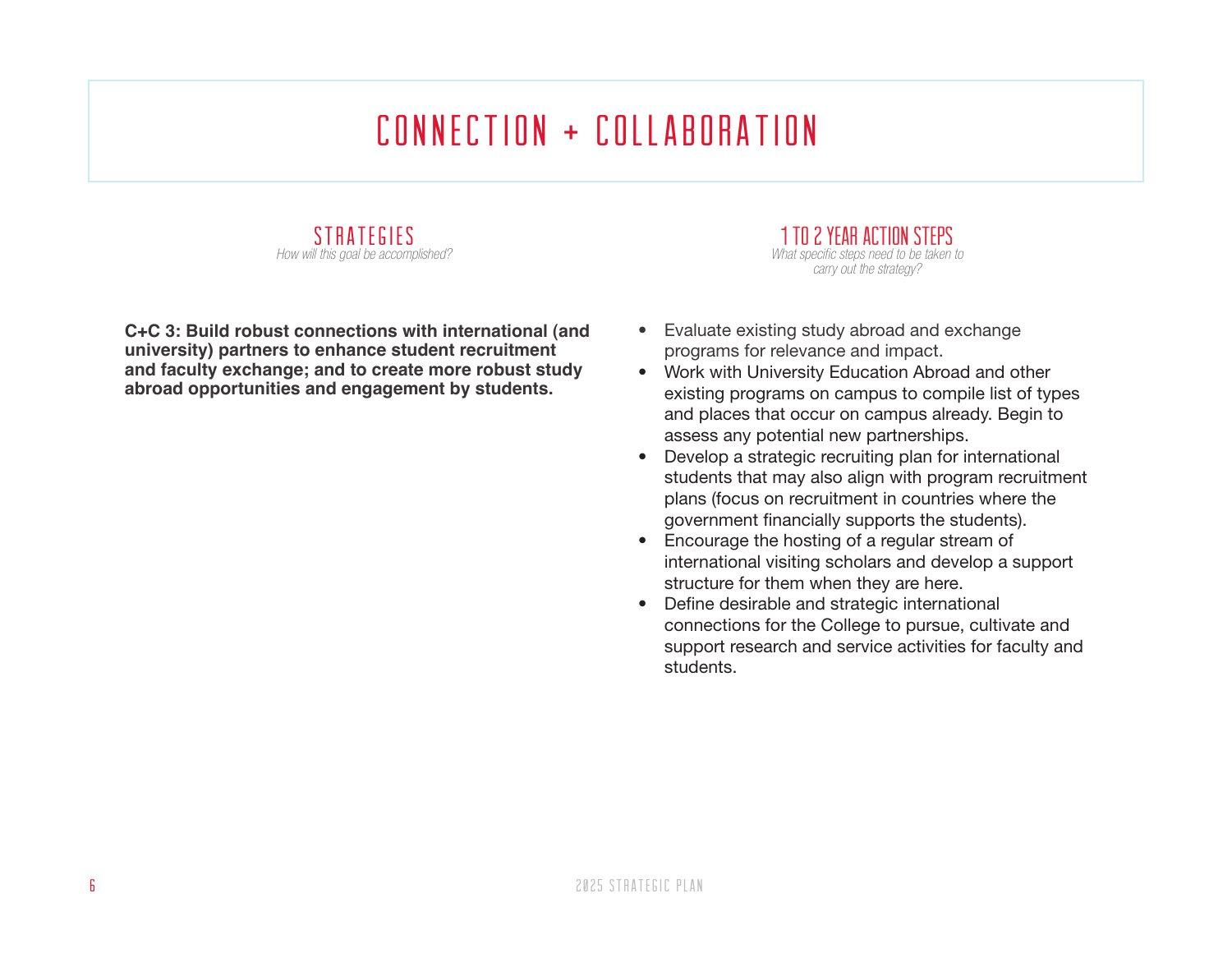Our strong and mutually productive connections with the design and planning communities, university partners, and the public foster a close-knit creative community committed to creating a resilient, healthy and beautiful world. We seek the enhanced impact we can only have together.



- Expand participation in our international studios to include targeted partnerships countries.
- Identify funding sources to support expansion.
- Communicate/negotiate opening up opportunities for making beneficial connections with international partners for students and faculty with University Education Abroad.
- Originate and host international symposiums with partners.

- Establishment of University accepted, targeted partnerships with 3 international academic institutions.
- Significant and regular international faculty activity (what does this mean? presentations of research at international venues? co-working on projects with faculty from other institutions?).
- Increased flow of students participating in international programs (by 10%) and international students and scholars coming to the College (by 20%) thereby integrating a greater international perspective.
- Development of international symposium with institutional partners.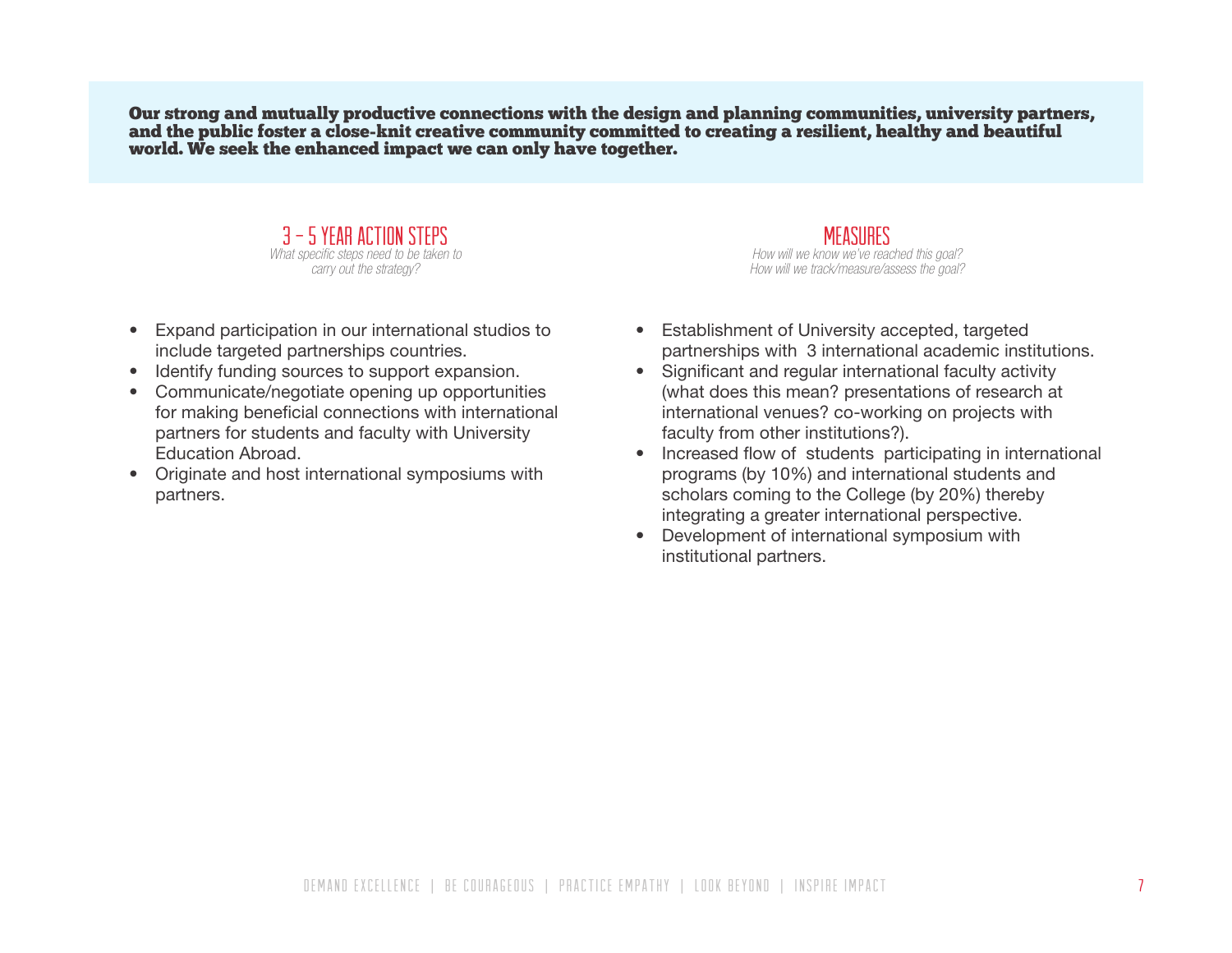# Connection + Collaboration

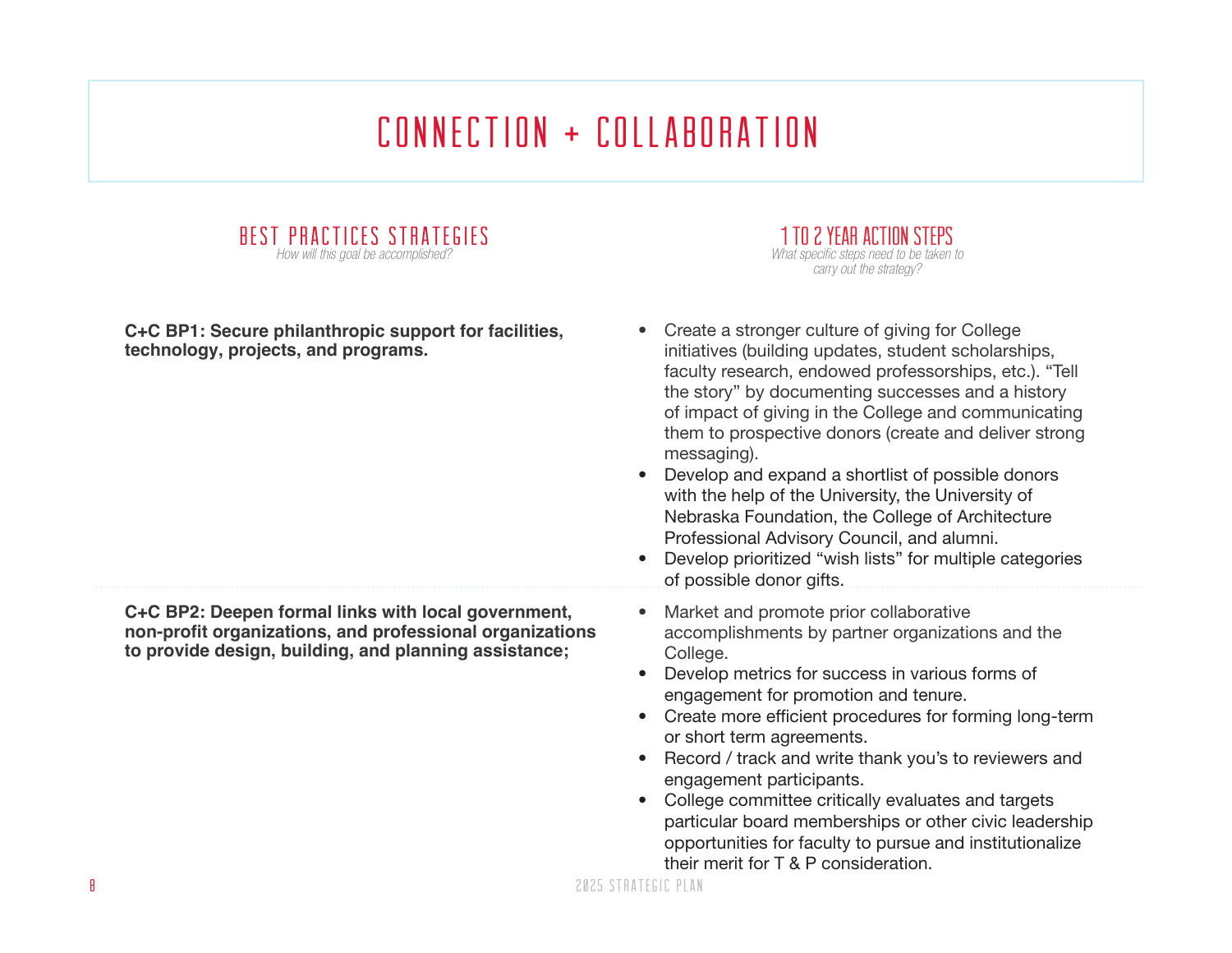Our strong and mutually productive connections with the design and planning communities, university partners, and the public foster a close-knit creative community committed to creating a resilient, healthy and beautiful world. We seek the enhanced impact we can only have together.

> 3 - 5 YEAR ACTION STEPSWhat specific steps need to be taken to carry out the strategy?

• Initiate a comprehensive campaign.

- "Tell the story" by documenting successes and a history of impacts of giving in the College and communicating them to prospective donors.
- "Wish lists" are developed and appropriately disseminated for multiple categories of possible donor gifts.
- A shortlist of possible major donors is assembled, and high-end donations and endowments are sought.
- Annual giving by donors dramatically increases in the next five years: Number of donors increases by 20%; Overall amount of giving increases by 25%.
- Develop a defendable value analysis of College efforts in support of these organizations in quest of defining ways for more effective partnering with them. (AIA, APA ASID, ASLA, NPZA, etc.)
- Develop sponsored research studios and/or research partnerships between the College to serve the community/state/people needs.
- Have programs sign articulation agreements or MOU's with organizations to establish longer term associations for studio program work or/and student learning activities.
- Number of established extended and mutually productive relationships with government, non-profit and professional organizations.
- Increase number of students involved in experiential learning (50% of students are involved in experiential learning).
- Increase number of meaningful student internships or career positions with partners.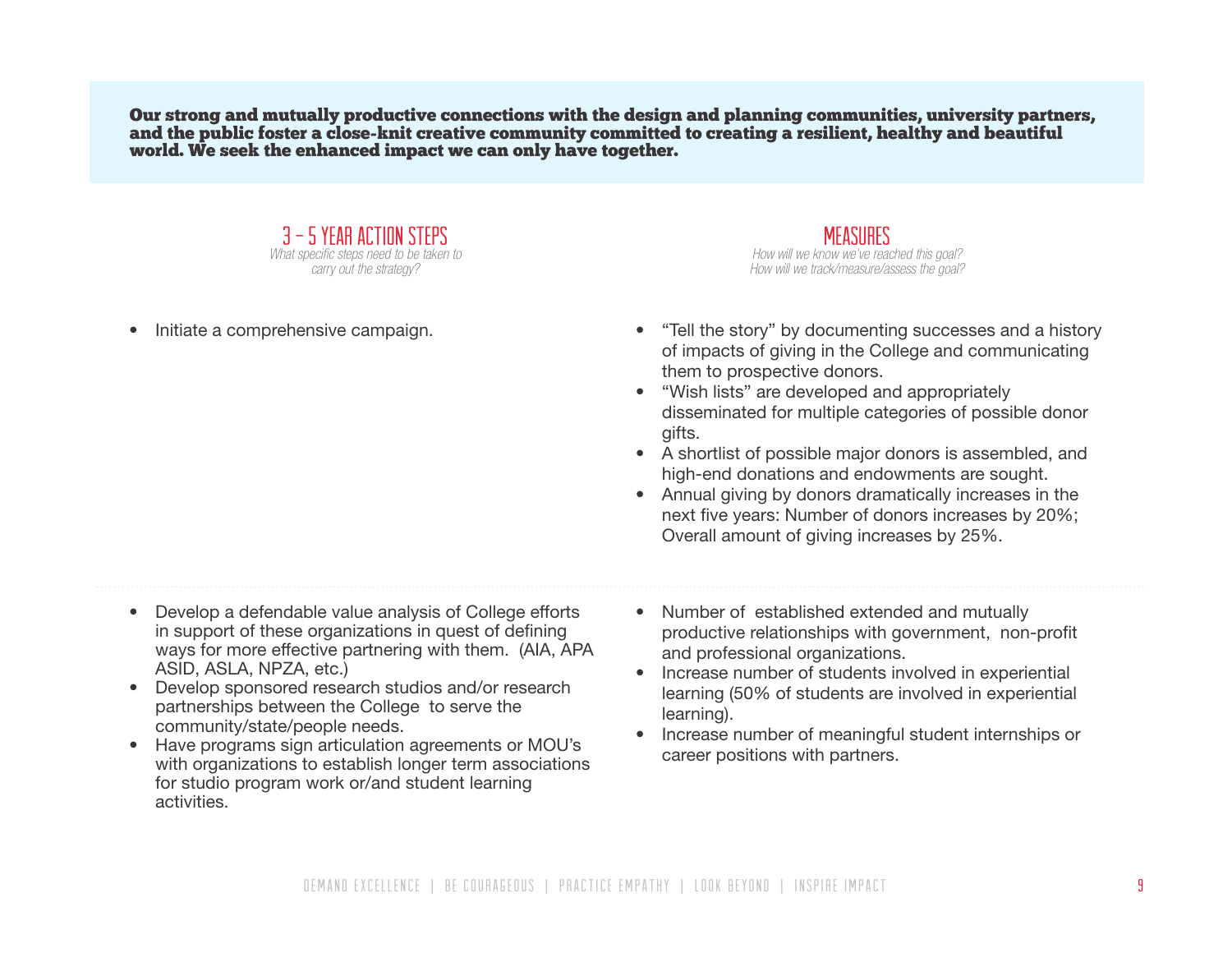### culture + environment

| STRATEGIES<br>How will this goal be accomplished?                                                                                                       | 1 TO 2 YEAR ACTION STEPS<br>What specific steps need to be taken to<br>carry out the strategy?                                                                                                                                                                                                                                                                                                                                                                                                                                                                                                                                                                                                                                                                                                     |
|---------------------------------------------------------------------------------------------------------------------------------------------------------|----------------------------------------------------------------------------------------------------------------------------------------------------------------------------------------------------------------------------------------------------------------------------------------------------------------------------------------------------------------------------------------------------------------------------------------------------------------------------------------------------------------------------------------------------------------------------------------------------------------------------------------------------------------------------------------------------------------------------------------------------------------------------------------------------|
| C+E 1: Recruit and retain exceptional faculty and staff<br>to strengthen college/program initiatives and foster a<br>climate of well-being and success. | Develop a Diversity and Inclusion Recruitment and<br>Retention Plan for the College.<br>Determine and define college/program initiatives and<br>consider alignment of 2020-21 hires to map towards<br>these goals.                                                                                                                                                                                                                                                                                                                                                                                                                                                                                                                                                                                 |
| C+E 2: Emphasize student wellness, professionalism,<br>and responsibilities.                                                                            | Collectively establish a mindset that the College of<br>$\bullet$<br>Architecture will be a supportive, healthy, and inclusive<br>learning environment that identifies and fosters each<br>students greatest potential.<br>In collaboration with university resources, build off the<br>strengths of our Student Success Center and identify<br>programming that addresses the whole student.<br>(Including strategies that address proposals for time<br>management, work/life balance, effective submission<br>deadline policies, and responsible building access.)<br>Promote and implement time management and work/<br>$\bullet$<br>life balance from YR1 (through effective submissions<br>deadlines, responsible building access, etc.)<br>Develop a "Smart Start" opportunity to acclimate |

• Review and revise Studio Culture Policy.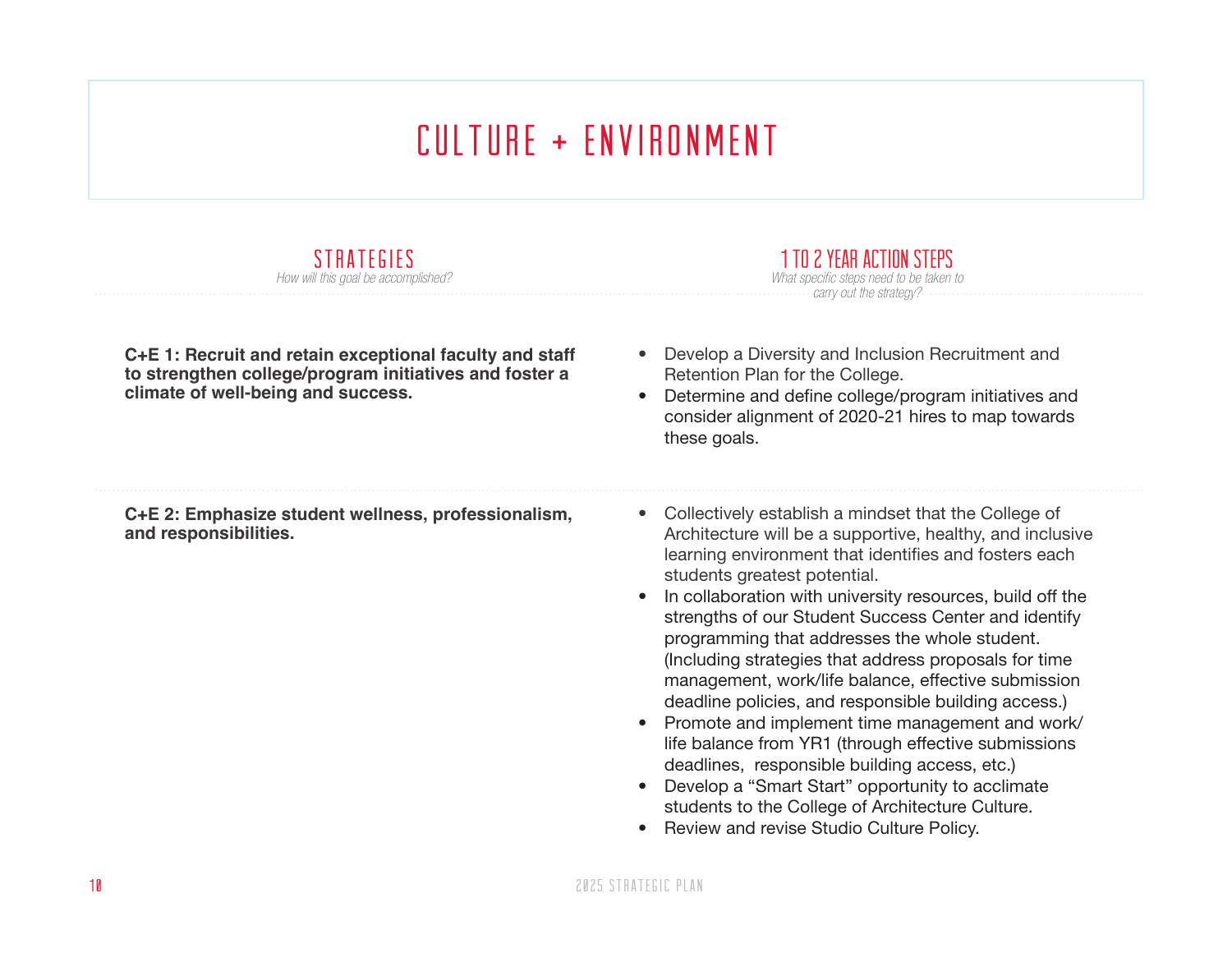We are a creative community that fosters mutual respect, trust, and open discourse. We value including and empowering each individual within a diverse, enriching community. Together we share a commitment to effective organizational culture, responsible citizenship, and shared governance. We provide an efficient physical environment that supports impactful teaching, learning, research and creative activities and we encourage and enable the use of technology to support collaboration and innovation.



- Intensify efforts to increase diversity and inclusion by implementing the Diversity and Inclusion Recruitment and Retention Plan.
- Expand College mentoring program to include professors of practice, lecturers, staff and administrators.
- Integrate programming within curriculum that emphasizes student wellness, professionalism, and responsibilities in the 21st century.
- Implement "Smart Start" opportunity to acclimate students to the College of Architecture Culture.

- Quality and number of opportunities for professional success and development;
- Comprehensive documentation and mentorship for performance management across the College
- Increased levels of reported satisfaction. (use of exit surveys/course evaluations)
- Professionals will report increased levels of satisfaction of UNL graduates.
- Students feel empowered to see themselves as cocreators of their academic and co-curricular pursuits and successes in the advising process.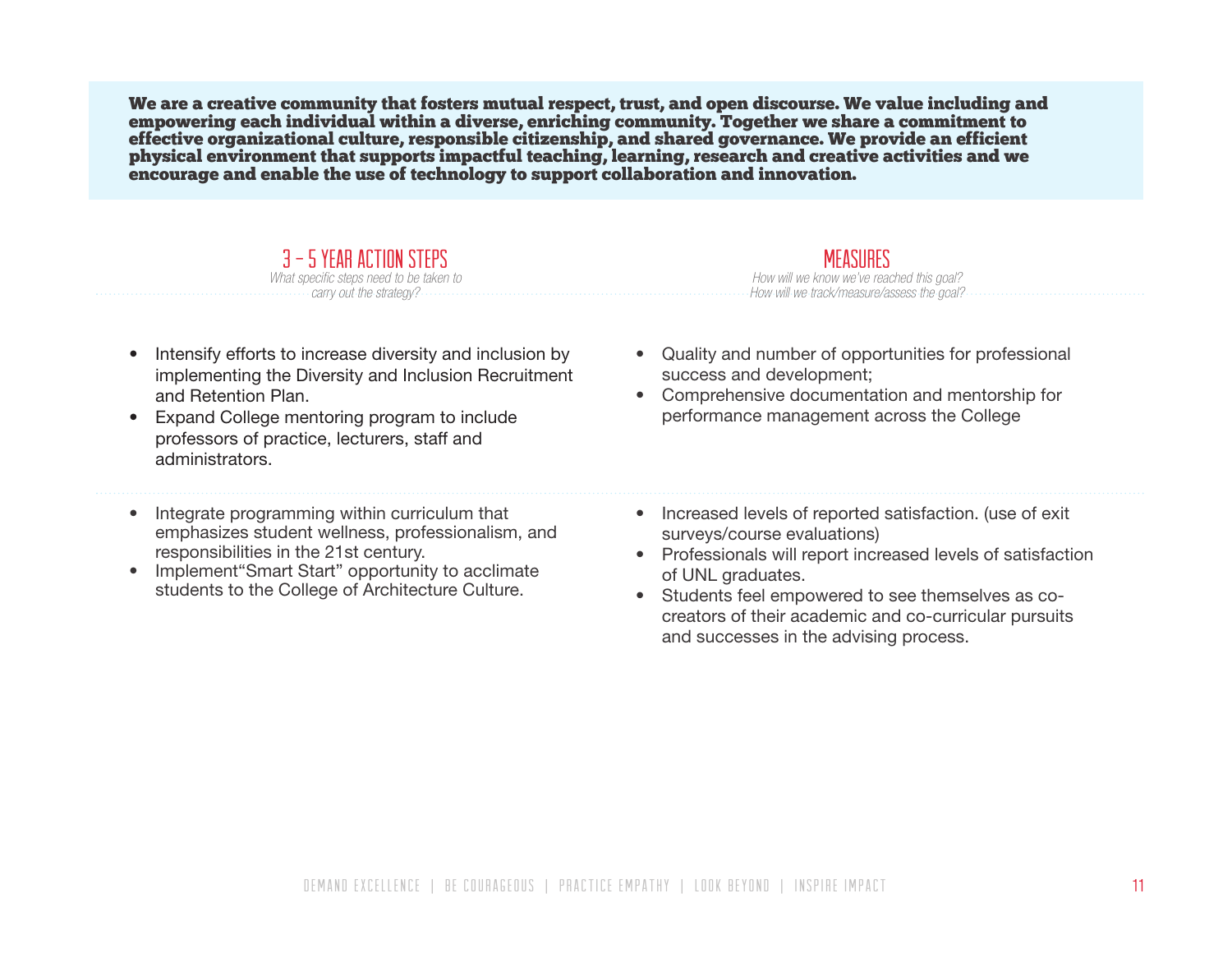### culture + environment



C+E 3: Increase curricular flexibility and accessibility **throughout all of our programs.**

1 TO 2 YEAR ACTION STEPSWhat specific steps need to be taken to carry out the strategy?

- Examine flexibility of d.ONE and CoARCH programs for transfer and NebraskaNOW students.
- MCRP identifies ways to reduce burden of 48 hour curriculum and work to increase access to planning for undergraduate students.
- Explore advanced placement via college credit, outreach, extension, online CoARCH and summer boot camp courses.
- Utilize summer for courses/studios to assists transfer students, enable accelerated pathways, and ease schedules.
- Explore alternative Studio Models: Occasional, Online, Co- Creation, Vertical, Block Scheduling, Summer Semester, Workshops, Mini Co-Ops.

**C+E 4: Recruit, enroll, and retain diverse populations of students who will positively contribute to our mission.**

- Unify College undergraduate recruitment strategy with input of targets established by program directors (targets include awareness and prioritization of diversity and underserved populations); (deadlines, responsible building access, etc.)
- Develop College K-12 Outreach plan & Programming.
- Review and adapt Peer Mentor/Student Organization opportunities.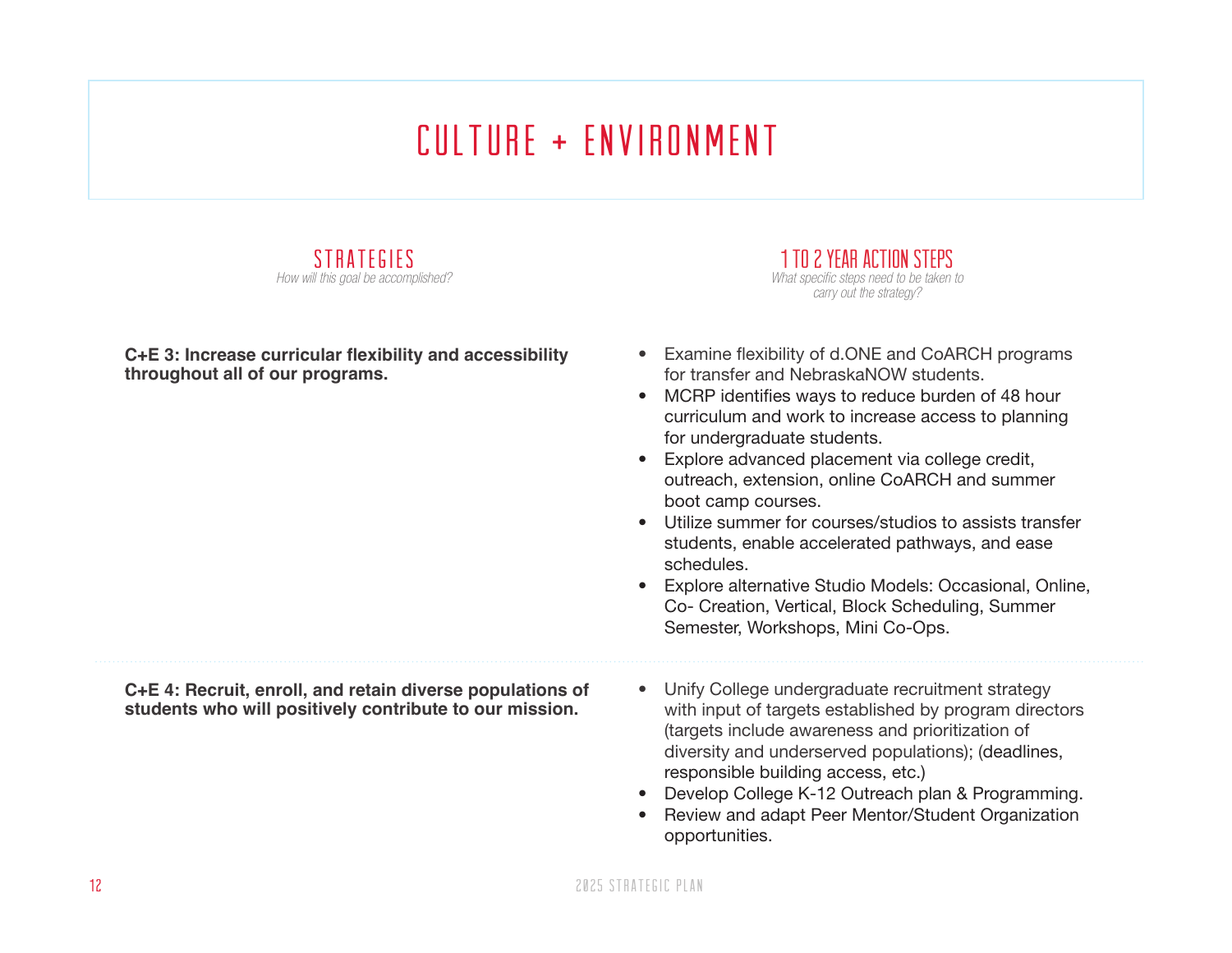We are a creative community that fosters mutual respect, trust, and open discourse. We value including and empowering each individual within a diverse, enriching community. Together we share a commitment to effective organizational culture, responsible citizenship, and shared governance. We provide an efficient physical environment that supports impactful teaching, learning, research and creative activities and we encourage and enable the use of technology to support collaboration and innovation.



- Identify and implement NebraskaNOW options and developments (YR 2: identify; YR 3: develop; YR 4: implementation).
- Determine relevant CoARCH courses to other University students in order to expand disciplinary reach and build minors and enrollment. (check affordability of course delivery model; consider pop-up courses, minors, ACE, etc.)
- Determine if CoARCH/Program curricula have negative impact on transfer students, WHThompson Scholars, First Generation Students, and other under-represented groups. If revealed, action taken to eliminate obstacles where possible and encourage participation.
- Recruit diverse student body (increased underrepresented minorities)
	- Increase scholarship opportunities.
	- Increase presence in Omaha/Kansas City/ Minneapolis/Chicago/Denver.
- Increase ability to transfer into and between College Programs.

- Program Enrollment Goals are met
- Increased diversity in student demographics. (increase Pell from 81.8% to 85%; 1st Gen from 84% to 90%; and Non-Res from 80.8% to 85%).
- Increased transfer (First Gen / WHT) student enrollment numbers (by 7.5%).
- Increase credit hour production by students not enrolled in the college (by 20%).
- Increase in summer enrollment (by 20%).
- Increase in number of degrees conferred (perhaps state this in terms of 4-year graduation rate and 6-year graduation rate? or in terms of enrollment and recruitment goals?).
- Meet program enrollment growth goals as a result of greater flexibility, accessibility, and recruitment into CoARCH programs.
- Quality of academic performance of incoming students as well as retention rates as indicators of success.
- Increase diversity in student demographics as a result of greater flexibility, accessibility, and recruitment into CoARCH programs, increasing by 5%.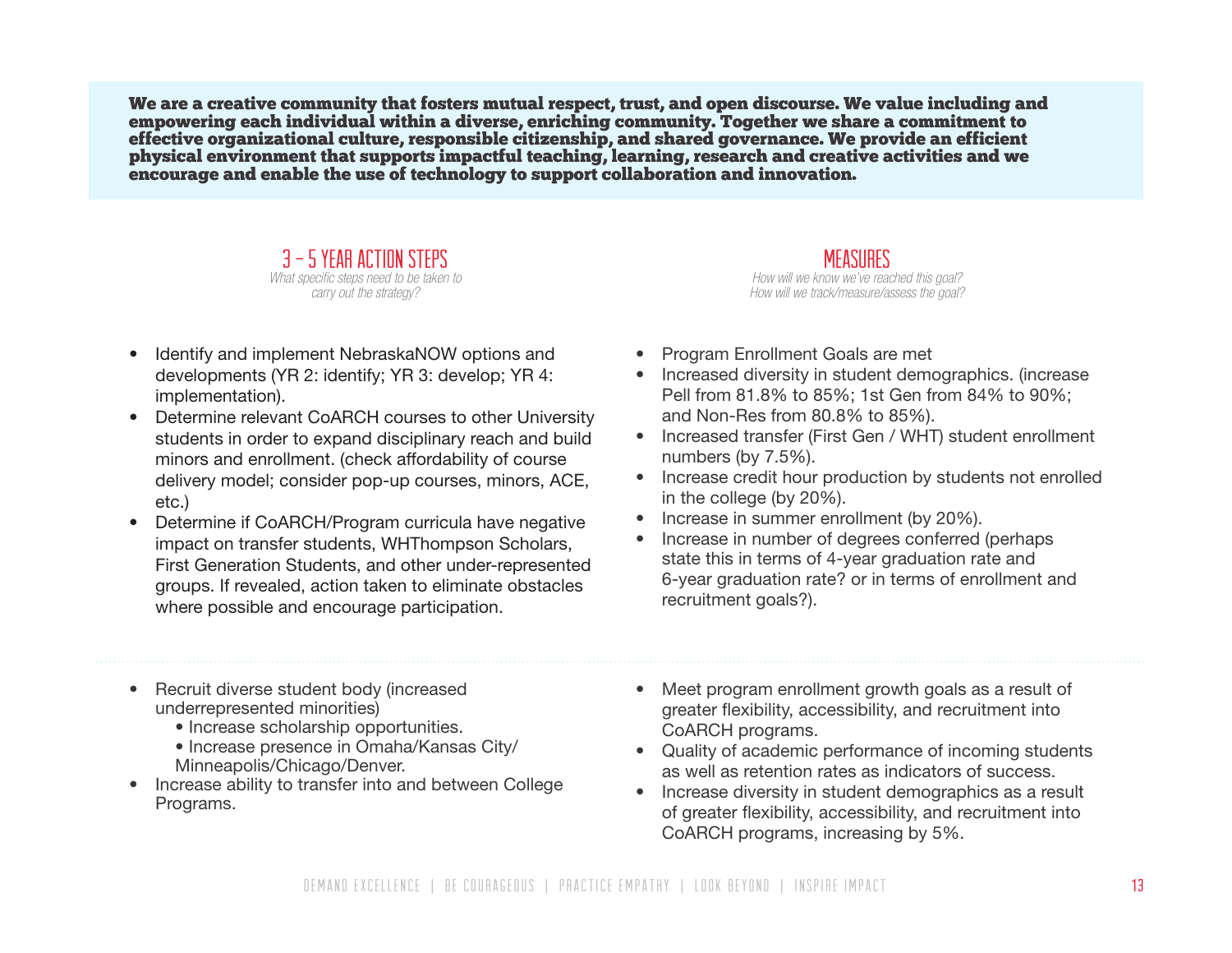### culture + environment

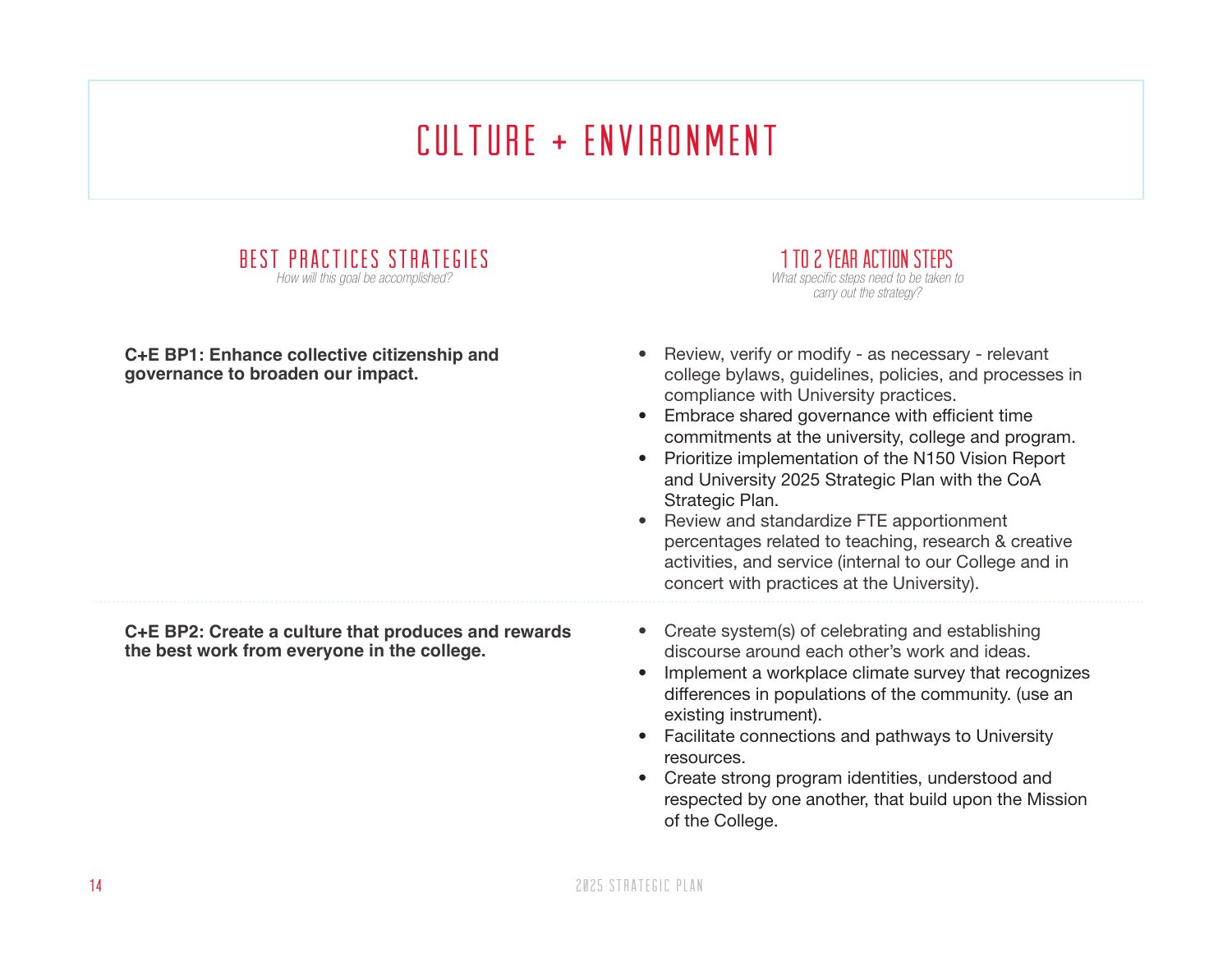We are a creative community that fosters mutual respect, trust, and open discourse. We value including and empowering each individual within a diverse, enriching community. Together we share a commitment to effective organizational culture, responsible citizenship, and shared governance. We provide an efficient physical environment that supports impactful teaching, learning, research and creative activities and we encourage and enable the use of technology to support collaboration and innovation.



- Encourage and reward students, staff, faculty, and stakeholders for demonstrating collective citizenship; expand evaluation metrics to include "citizenship" and "professional development" categories.
- Encourage participative decision-making and self governance.

- Leadership development and active and constructive participation at the program and college levels increased.
- FTE apportionment percentages related to teaching, research & creative activities, and service are consistent with the University and in concert with peers.
- College bylaws, guidelines, policies, and processes upto-date.
- Implemented policies, procedures, and processes that ensure efficient operations and shared governance.
- Recognized by the University as a leader in collective college governance.
- Implement systems of celebrating and establishing discourse around each other's work and ideas.
- Year 5: administer workplace climate survey again and compare results.
- Recruitment, retention and promotion of diverse faculty, staff, and students in percentages that reflect or exceed peer institutions.
- Climate surveys indicate increased workplace satisfaction in 5 years.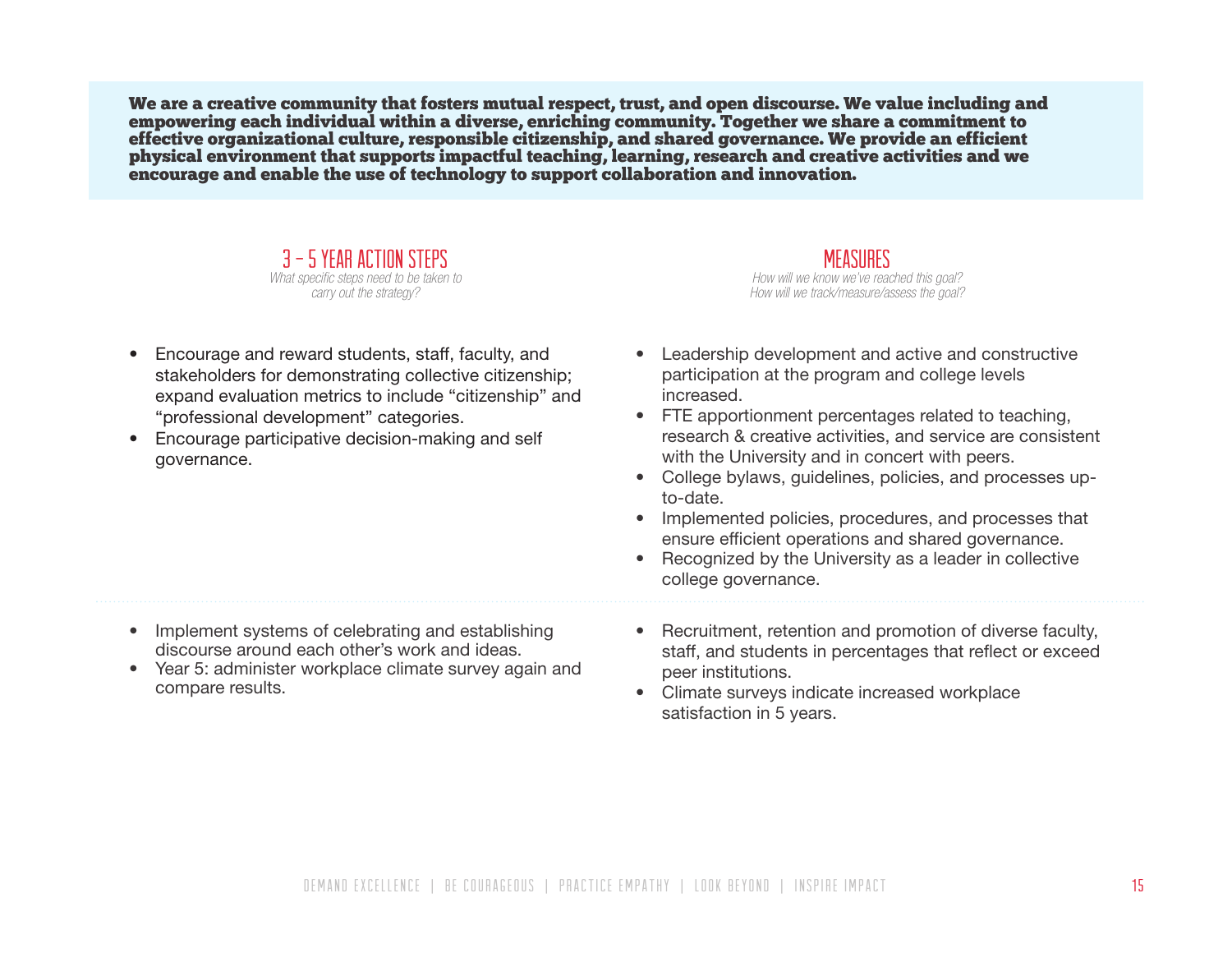### innovation + impact



**I+I 1: Ensure an innovative environment that supports next generation learning and research; (Increase capacity, functionality and quality of facilities).**

**I+I 2: Provide creative high-quality teaching and research support by engaging students.**



- Identify and benchmark peer and aspirational architecture schools' facilities.
- Identify functions to be accommodated within, versus outside, the walls of Architecture Hall (i.e., ownership vs. access).
- Identify partners across the University and industry that can help provide access to innovative technologies.
- Establish flexible student-centered spaces for studying, events, exhibitions, etc., which contribute to a positive culture.
- Map the existing and emerging administrative, teaching, learning and research functions in the college.
- Create a framework/plan to transition today's facility into the future.
- Public presentations, at College, University, community level, of collaborative projects - Involves recognition and improves student awareness (e.g. College "research fair")
- Faculty are encouraged to collaborate with students in their research.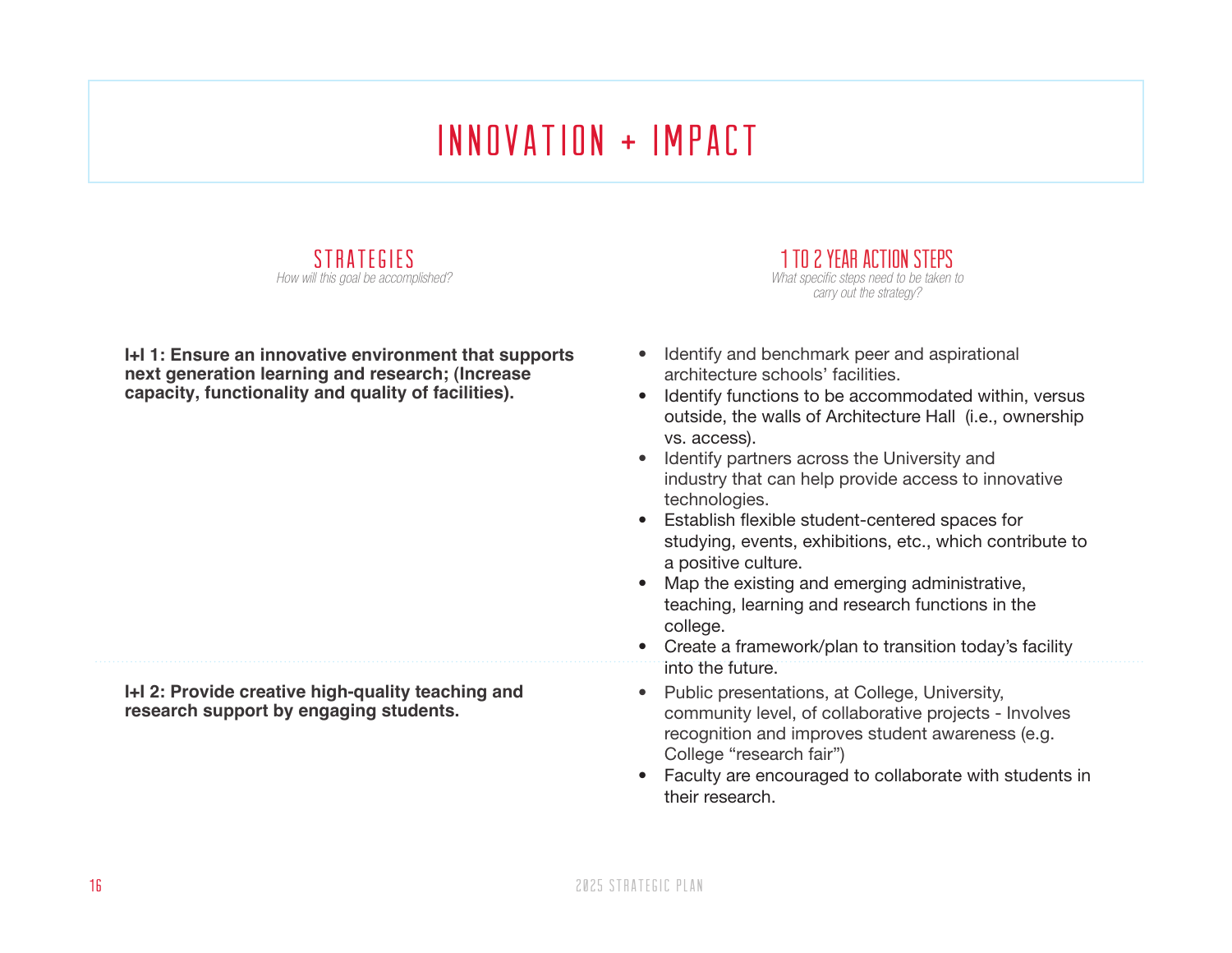Our faculty, staff, and students co-create custom experiential learning trajectories and synergies of knowledge. We develop future professionals who push the boundaries of any one discipline and drive design and planning to address the dynamic and complex problems of our world. Our highly acclaimed design and planning community takes diverse approaches to connect the local anywhere to the global everywhere.



- Identify, develop, and integrate current and new technologies; with easy access and accessible training.
- Initiate a capital campaign for facilities.

- Facilities support the needs of students, faculty and staff as measured by user surveys.
- Facilities capabilities meet or exceed the mean of peer institutions (as measured by benchmark studies of peer institutions.)
- Increase CoA building utilization and efficiencies.
- Effectively utilize external spaces and facilities for CoA operations.
- Satisfaction of access to technology, training, and technical support, as measured by student, faculty, and staff surveys; student work outcomes; and, faculty teaching and research outcomes.
- Partnerships to improve technology access are increased.
- More formal support, logistical and financial, to foster further steps for engaging students in the scholarship activities, e.g., UCARE projects and Honors projects.
- Number of public presentations of collaborative projects at College, University, and community level increases by 10%
- Every full-time faculty member engages student(s) in collaborative project through research, creative activity, or engagement each year.
- The number of UCARE students and Honors Projects increases.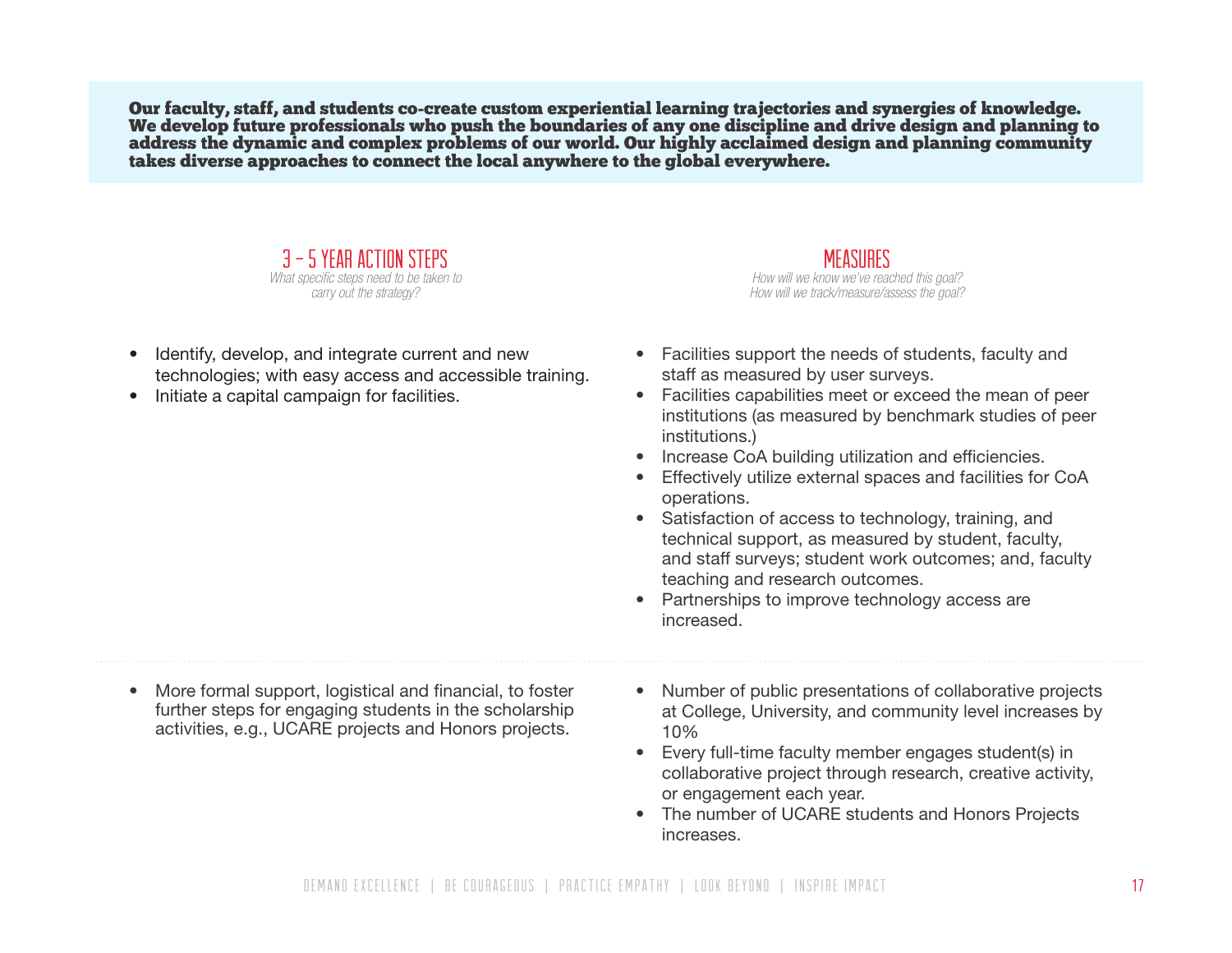### innovation + impact

STRATEGIES How will this goal be accomplished?

**I+I 3: Maximize the extent to which students pursue**  diverse degree plans (certificates, minors, majors) **through new pathways within and across a multiplicity of disciplines.**

1 TO 2 YEAR ACTION STEPSWhat specific steps need to be taken to carry out the strategy?

- Identify potential multi-disciplinary learning opportunities including minors, certificates, dual degrees, and interdisciplinary degrees (survey students and professions as a guide)
- Within Student Handbook, identify common and available certificates, minors, majors; with implications and suggestions.
- Promote design, diversity of design, and appreciation for multiple fields in d.ONE curriculum.
- Understand university requirements for multidisciplinary opportunities: minors, dual degrees, interdisciplinary degrees, etc.
- Map the existing and emerging administrative, teaching, learning and research functions in the college.
- Create a framework/plan to transition today's facility into the future.
- Highlight and publicize variety and number of diverse degree paths our students take.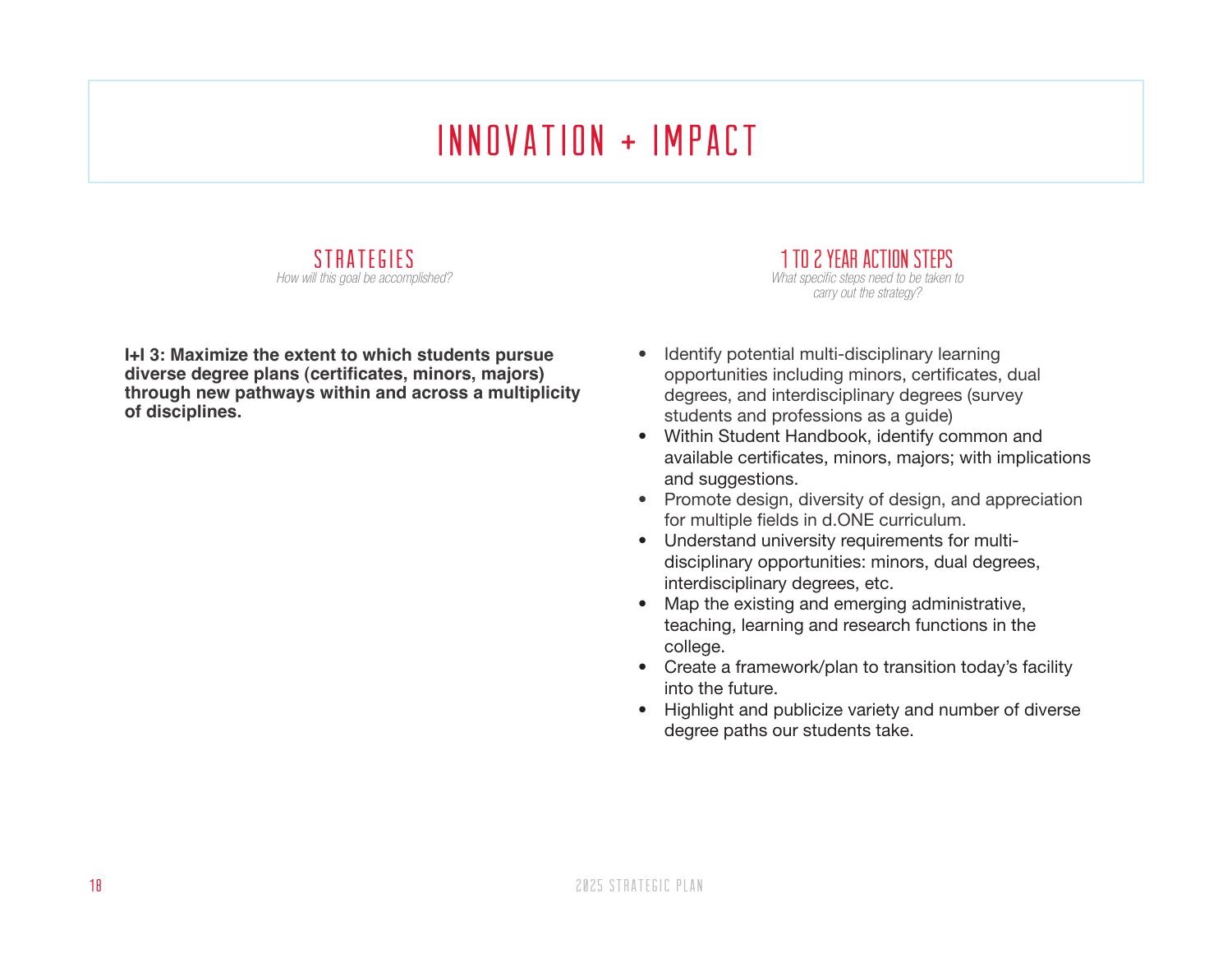Our faculty, staff, and students co-create custom experiential learning trajectories and synergies of knowledge. We develop future professionals who push the boundaries of any one discipline and drive design and planning to address the dynamic and complex problems of our world. Our highly acclaimed design and planning community takes diverse approaches to connect the local anywhere to the global everywhere.



- Develop multi-disciplinary learning opportunities including minors, certificates, dual degrees, and interdisciplinary degrees.
- Develop a culture of expectation of multiple and diverse degree plans.
- Work out course timings and prerequisites with other units so our students are not disadvantaged in registering for them.
- Model new opportunities and understand implications/ limitations with existing curricula.
- Kickstart: establish donor funded \$5,000 scholarship for students pursuing multi-disciplinary degrees.
- Exhibits/Lectures: teachers, professionals, businesses, & projects with multidisciplinary approaches/ backgrounds.
- Develop an advising framework/interactive mapping for students and advisors to align passions with learning. (Co-create)

- In five years 60% of our students will earn multidisciplinary degrees\* through new degree pathways within and across a multiplicity of disciplines. (\*certificates, minors, majors)
- Professionals will report increased levels of satisfaction of UNL CoARCH graduates.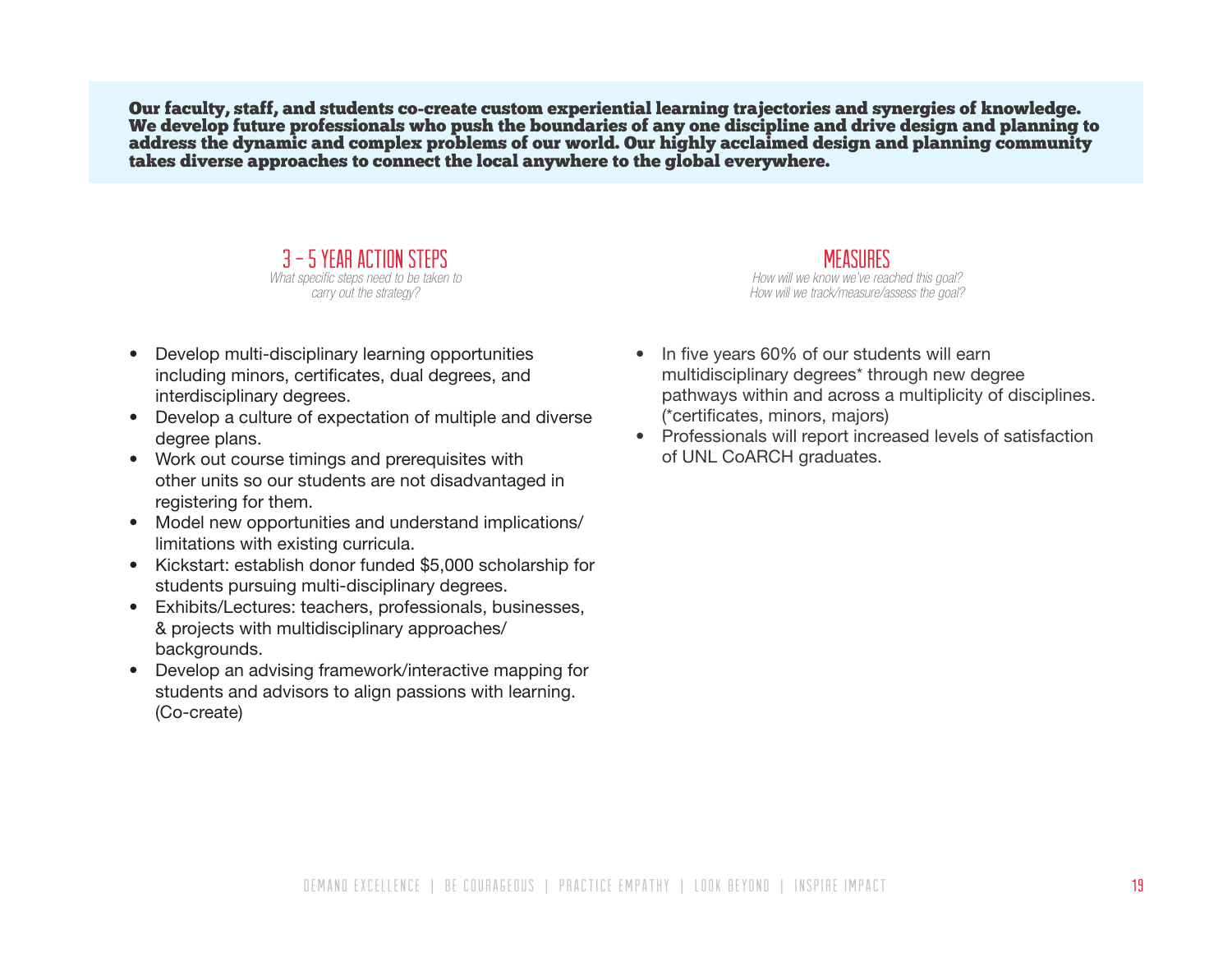### innovation + impact



**I+I BP1: Encourage funding applications and secure research support (including research through making) and funding for production and dissemination.**

**I+I BP2: Refine and invest in distinctive and exceptional educational experiences through prioritizing excellence in, and best practices of teaching and learning in design education.**

1 TO 2 YEAR ACTION STEPSWhat specific steps need to be taken to carry out the strategy?

- Encourage teaching alternatives, such as online courses, in order to provide more mental time/space for scholarship.
- Provide access to college- and university-level workshops that are tailored to design and planning disciplines instead of the sciences; explore different types of scholarship, such as co-authorship.
- Create a list of local, regional, national and international funders focused on planning and design.
- Revise and reconsider apportionment to increase funded research.
- Development and implementation of formative Peer Review of Teaching.
- Assess educational experiences we already have; define their purpose, impact, focus, and value-added. Then determine next steps to make more distinctive and "exceptional."
- Develop delivery methods to maximize learning, provide flexibility and accessibility for diverse student groups, and respond to the evolving nature of design and planning education culture.
- Incentivize faculty participation in college/university teaching & learning programming.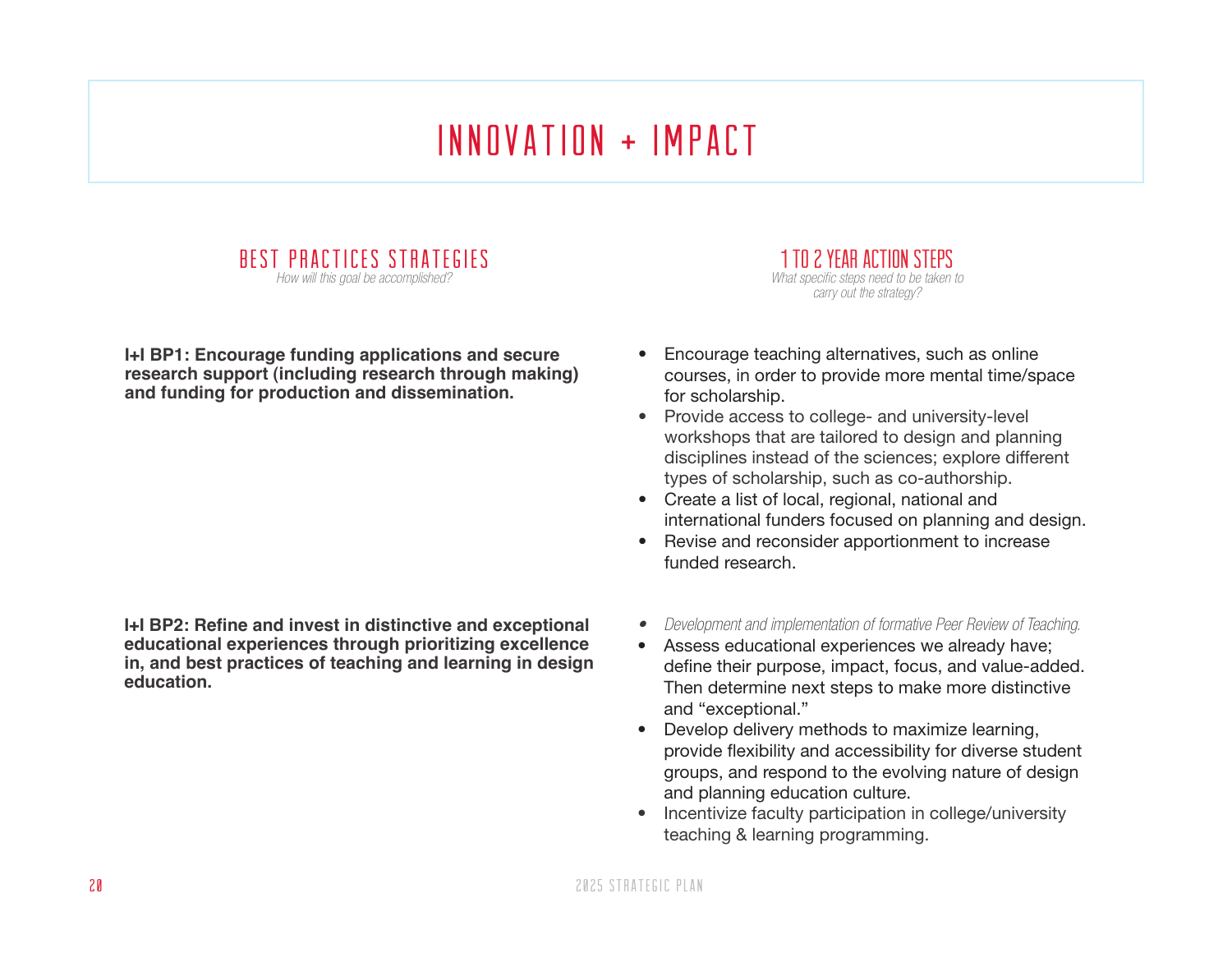Our faculty, staff, and students co-create custom experiential learning trajectories and synergies of knowledge. We develop future professionals who push the boundaries of any one discipline and drive design and planning to address the dynamic and complex problems of our world. Our highly acclaimed design and planning community takes diverse approaches to connect the local anywhere to the global everywhere.



- Consider restructuring teaching schedule to create more mental space for focus, such as studio 2 days/ week.
- Make an efficient use of TAs and RAs as a shared resource; provide a space for them.

- Funded research increases by 20%
- Number of faculty involved in funded research increases by 20%
- Dissemination of results of funded research increase.

- Develop College programming for instructional design, best practices in feedback & assessment, and use of relevant teaching tools.
- Develop funding/strategically pursue funding sources for the scholarship of teaching and learning in design education.
- Identify how learning spaces/environments might evolve to better support teaching and learning in design/planning education.
- Implement alternative Studio Models: Occasional, Online, Co-Creation, Vertical, Block Scheduling, Summer Semester, Workshops, Mini Co-Ops.
- Increased accessibility to and participation in cocurricular activities such as study abroad, RSOs and professional development.
- Document and package experiential learning participation of CoArch students as evidence of cocreating custom experiential learning.
- Establish robust collaborative pursuits with industry.
- Increased college resources/programming for teaching and learning.
- CoArch faculty/educational programs will receive national awards and/or peer-reviewed outcomes for teaching and learning in design education excellence.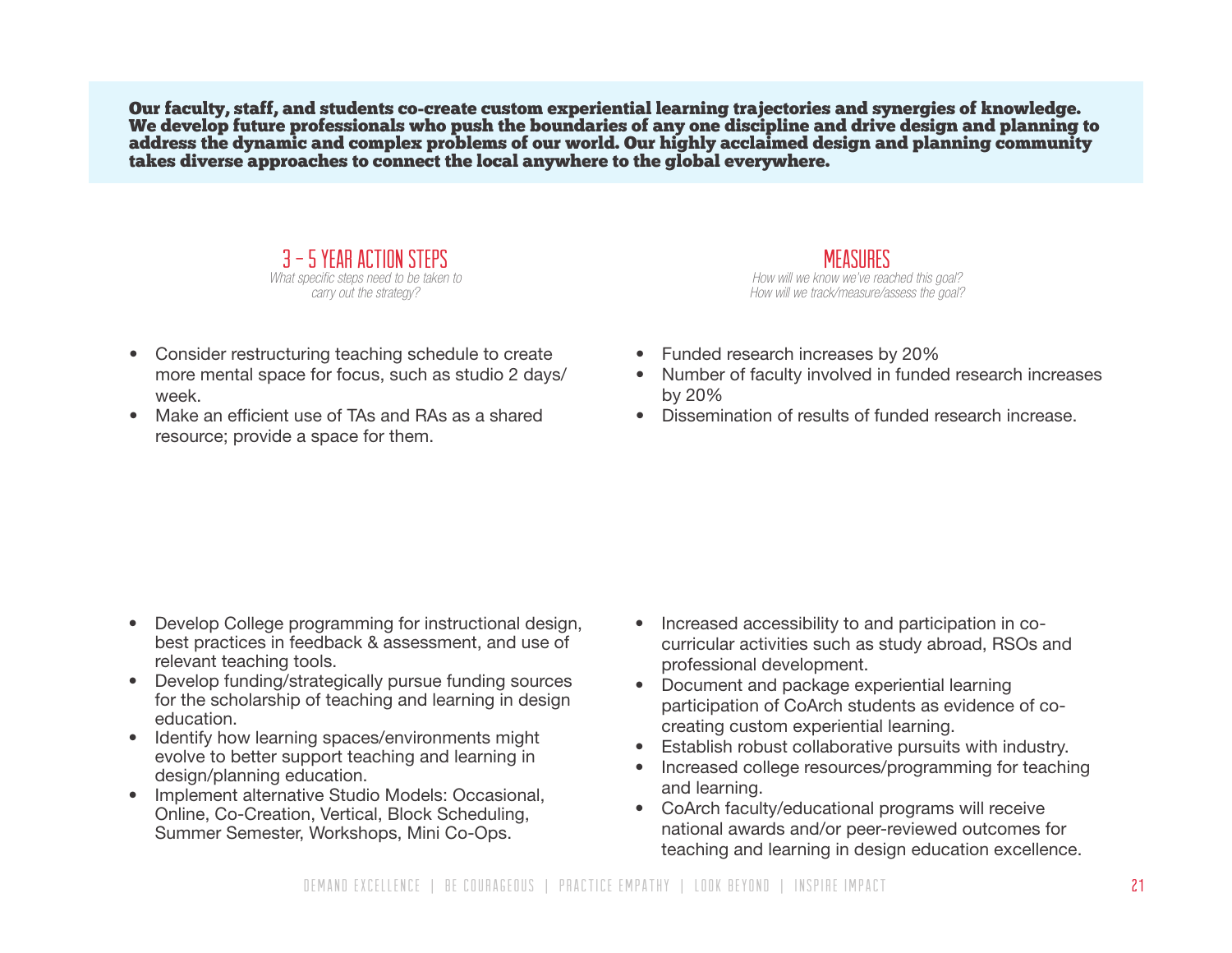#### college of architecture strategic plan

#### 2016-17 PROCESS

During the Fall Semester 2016, faculty and staff groups began to explore topics through a series of small group scenario planning sessions. During Spring Semester 2017, ad-hoc task forces gathered data on a number of issues:

Apportionment Task Force charged with looking across the Big10 and peer institutions with disciplines similar to our College, and to investigate the workload and apportionment expectations of faculty teaching in architecture, interior design or interior architecture, landscape architecture, and planning: Rumiko Handa, Chair; Yunwoo Nam, Nate Bicak, and Jeff Day.

Teaching Alternatives Task Force charged with looking to other architecture, design, and planning programs (Big10, European and Australian Models) to identify models of instruction and learning. The examination will address not only conceptual approaches, but the meeting times and spaces associated with the approaches: David Karle, Chair; Steve Hardy, and LIndsey Bahe.

Distinction Task Force charged with developing a shared understanding of the hierarchy of distinction for research, scholarship, and creative activity as well as for teaching activities and service activities, along with criteria for establishing a venue's place on the hierarchical listing: Peter Olshavsky, Chair; Cathy De Almeida, Zhenghong Tang, and Mark Hinchman.

#### 2019 PROCESS

During the Spring Semester 2019, over 50 stakeholders embarked on a strategic planning process, guided by consultant group Academic Leadership Associates. Participants (see a full list at the end of this document) engaged in a series of four retreats during the semester with final reports due in May. Over the summer, the College Leadership including the four Program Directors, two Associate Deans, Director of Advising and Student Success, Communications Coordinator, Business Manager, and the Dean developed a Strategic Implementation Plan to quide the next five years' efforts.

Working groups during the process included:

- Mission and Values Task Force led by Associate Professor Yunwoo Nam and Dean Katherine Ankerson;
- People Task Force led by Associate Dean and Professor Sharon Kuska and Associate Professor Sarah Karle;
- Internal Operations Task Force led by Director Gordon Scholz and Associate Professor David Karle;
- Education Task Force led by Director Lindsey Bahe and Director of Advising and Student Success Stephanie Kuenning;
- External Relations Task Force led by Director Mark Hoistad and Associate Professor Zhenghong Tang; and,
- Scholarship and Creative Activity Task Force led by Associate Dean and Professor Rumiko Handa and Professor Mark Hinchman.